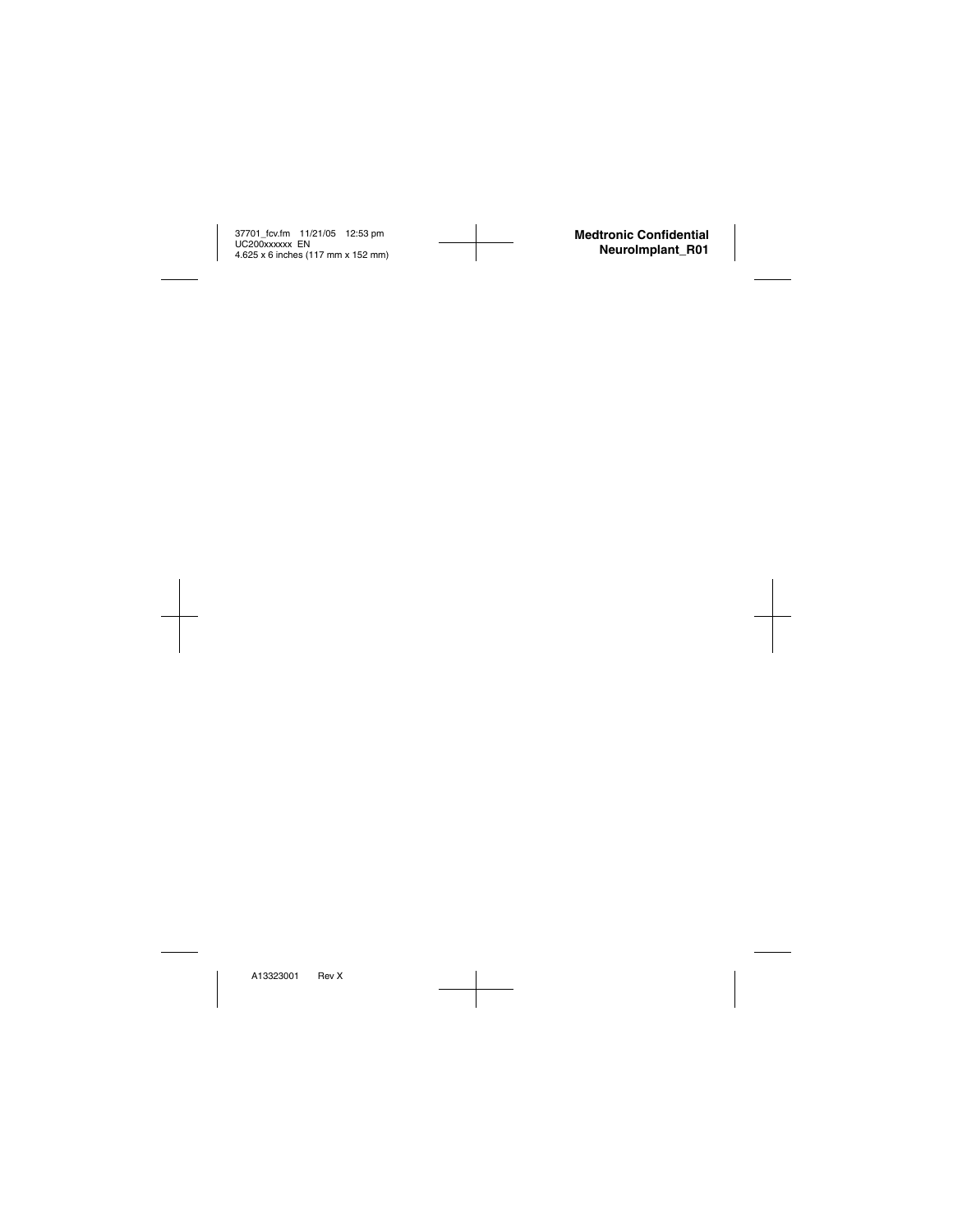Medtronic® is a registered trademark of Medtronic, Inc.

myStim™, RestorePRIME™, and SoftStart/Stop™ are trademarks of Medtronic, Inc.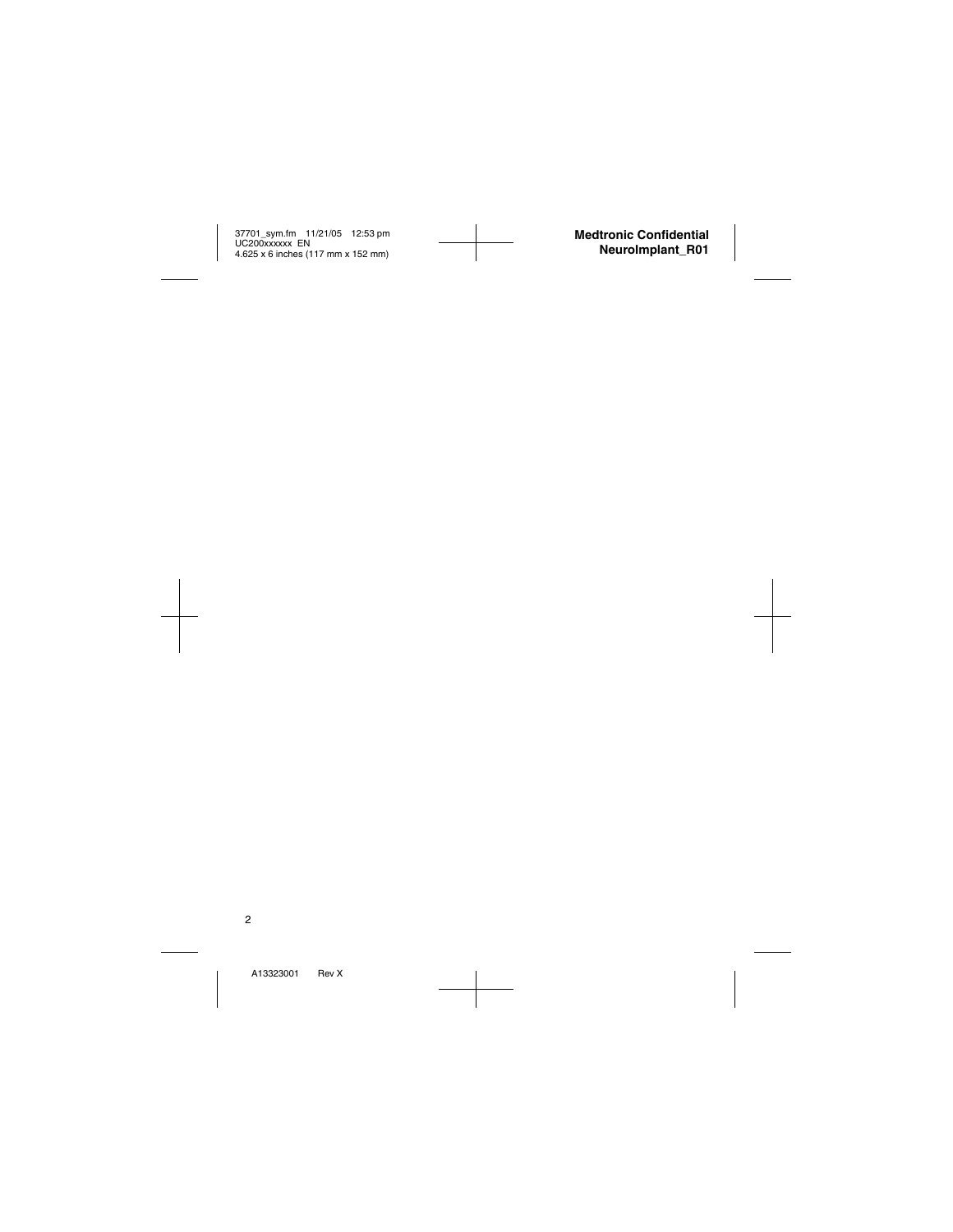#### **Table of contents**

**[Device description 5](#page-6-0) [Package contents 5](#page-6-1) [Patient identification card and registration 5](#page-6-2) [Device specifications 5](#page-6-3) [Instructions for use 8](#page-9-0)** [Verifying neurostimulator operation 8](#page-9-1) [Connecting the extension or lead to the neurostimulator 8](#page-9-2) [Implanting the neurostimulator 10](#page-11-0) [Checking system integrity 11](#page-12-0) [Completing the implant procedure 11](#page-12-1)

**Refer to the indications sheet for indications and related information.**

**Refer to the appropriate information for prescribers booklet for contraindications, warnings, precautions, adverse events summary, individualization of treatment, patient selection, use in specific populations, resterilization, and component disposal.**

**Refer to System Eligibility, Battery Longevity, Specifications reference manual packaged with the software application card for neurostimulator selection, battery longevity calculations and specific neurostimulator specifications.**

**Refer to the clinical summary booklet packaged with the neurostimulator for information on the clinical study results of the neurostimulation system and individualization of treatment.**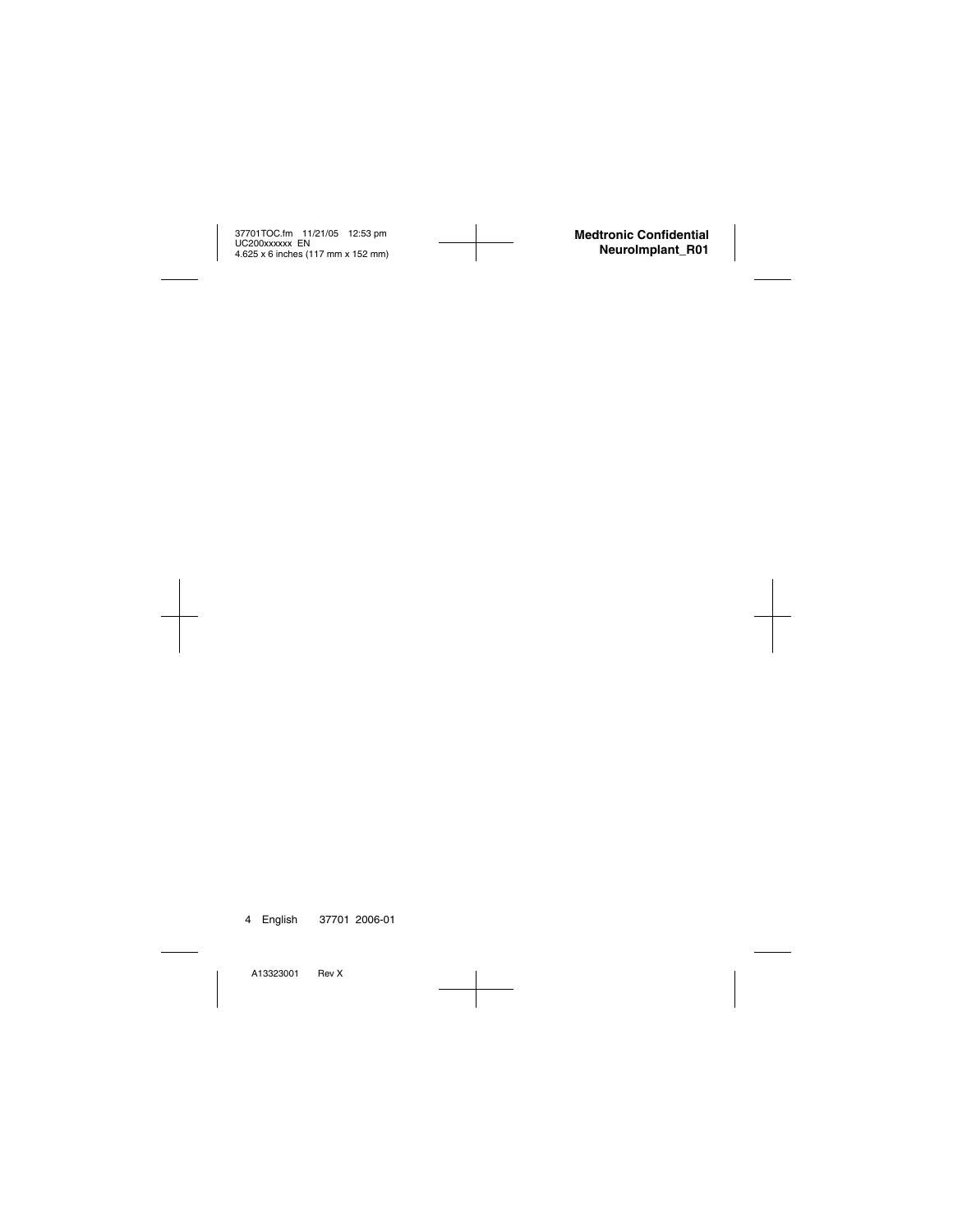## <span id="page-6-0"></span>**Device description**

The Medtronic Model 37701 RestorePRIME Neurostimulator is part of a neurostimulation system for pain therapy.

## <span id="page-6-1"></span>**Package contents**

- Neurostimulator
- Torque wrench
- Product literature
- Warranty card
- Registration form
- Patient identification card

## <span id="page-6-2"></span>**Patient identification card and registration**

A patient identification card is packaged with this device. Advise the patient to carry the identification card at all times.

The patient identification card packaged with the device is temporary; a permanent card will be mailed to the patient when Medtronic receives the registration form.

The implant registration form registers the device warranties and creates a record of the device in Medtronic's implant data system.

## <span id="page-6-3"></span>**Device specifications**

The neurostimulator is a multi-programmable device that delivers stimulation through 1 or more leads. The stimulation settings are stored in programs. A program is a specific combination of pulse width, rate, and amplitude settings acting on a specific electrode combination (up to 16 electrodes per program). Up to four programs can be combined into a myStim group. When using more than one program, the pulses are delivered sequentially—first a pulse from one program, then a pulse from the next program.

Pulse width, amplitude, and electrode polarity for each program within the group can have different values. Rate, rate limits, ramping, and cycling for each program within the group have the same values.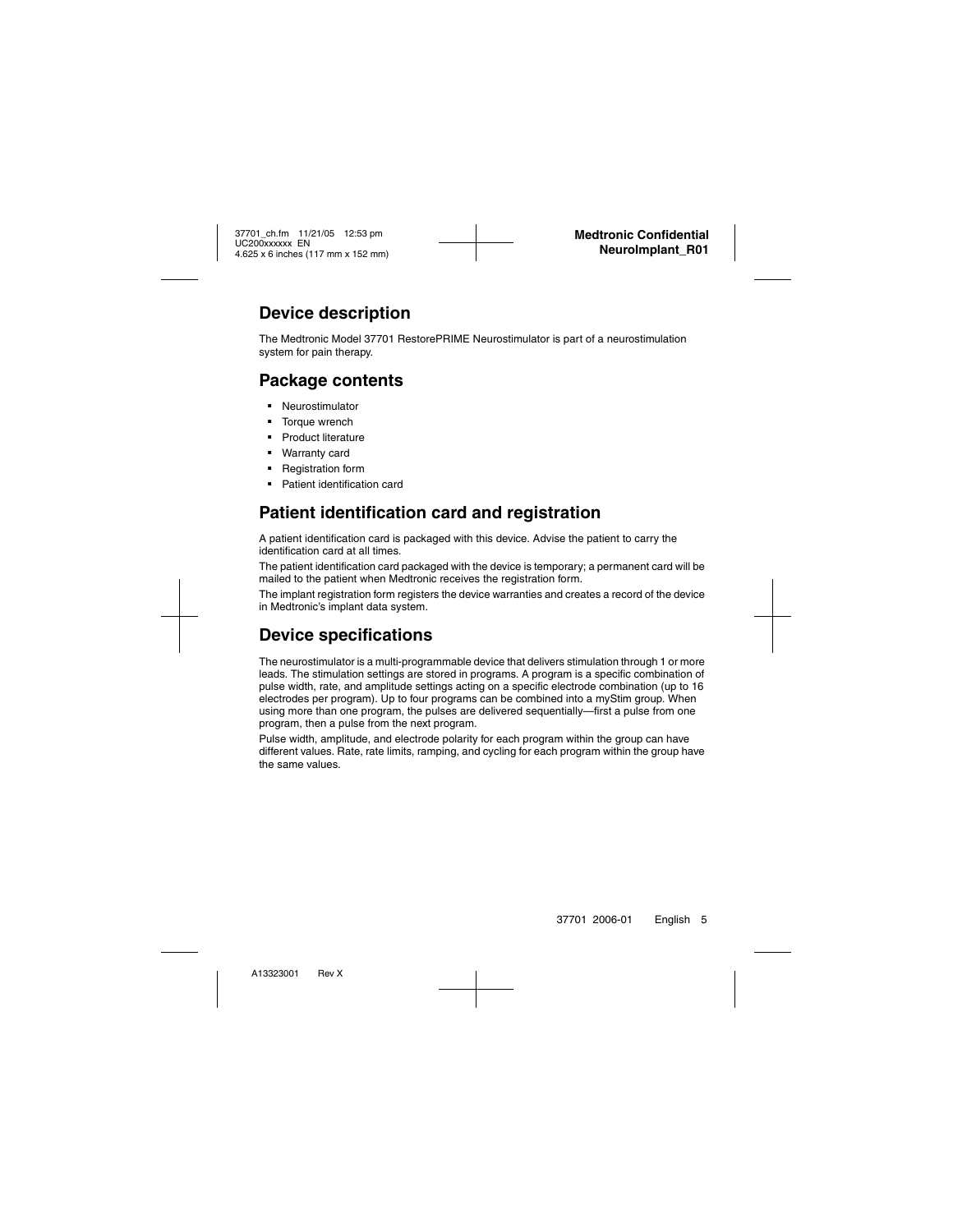| Programmable parameter                 | Operating range and resolution                                                                                                                              |  |
|----------------------------------------|-------------------------------------------------------------------------------------------------------------------------------------------------------------|--|
| Number of defined myStim groups        | 1 to $26b$                                                                                                                                                  |  |
| Number of programs per myStim<br>group | 1 to $4b$                                                                                                                                                   |  |
| Electrode configuration                | 2 to 16 electrodes defined as anode, cathode, or<br>OFF                                                                                                     |  |
| Amplitude                              | 0 to 10.5 V with 0.05 V or 0.1 V resolution <sup>c</sup>                                                                                                    |  |
| Amplitude - upper patient limit        | Tracking limit: programmed value $+0$ to $+4$ V with<br>0.5 V resolution                                                                                    |  |
|                                        | Custom limit: programmed value up to 10.5 V with<br>same resolution as amplitude                                                                            |  |
| Amplitude - lower patient limit        | Custom limit: 0 V to the programmed value with<br>same resolution as amplitude                                                                              |  |
| Pulse width                            | 60 to 450 µs with 10 µs resolution                                                                                                                          |  |
| Pulse width – upper patient limit      | Tracking limit: programmed value $+0$ to $+150$ µs with<br>30 µs resolution                                                                                 |  |
|                                        | Custom limit: programmed value up to 450 µs with<br>10 µs resolution                                                                                        |  |
| Pulse width - lower patient limit      | Custom limit: 60 us to the programmed value with<br>10 µs resolution                                                                                        |  |
| Rate                                   | 2 to 130 Hz with 1 Hz resolution to 10 Hz, 5 Hz<br>resolution from 10 Hz to 130 Hz                                                                          |  |
| Rate – upper patient limit             | Tracking limit: programmed value $+0$ to $+50$ Hz with<br>10 Hz resolution <sup>d</sup>                                                                     |  |
| Rate - lower patient limit             | Custom limit: 2 to the programmed value with 1 Hz<br>resolution to 10 Hz, 5 Hz resolution from 10 Hz to<br>130 $Hzd$                                        |  |
| SoftStart/Stop                         | OFF, ON: 1, 2, 4, or 8 sec ramp duration                                                                                                                    |  |
| Cycling                                | OFF, ON: 0.1 sec to 30 min with 0.1 sec resolution<br>from 0.1 sec to 1 sec, 1 sec resolution from 1 sec to<br>1 min, 1 min resolution from 1 min to 30 min |  |
| Scheduled therapy                      | OFF, ON: 1 to 8 events per 24 h period                                                                                                                      |  |

*Table 1. Operating values for the Model 37701 RestorePRIME neurostimulator<sup>a</sup>*

<sup>a</sup> All values are approximate.

<sup>b</sup> No more than 32 programs may be defined within the 26 myStim groups.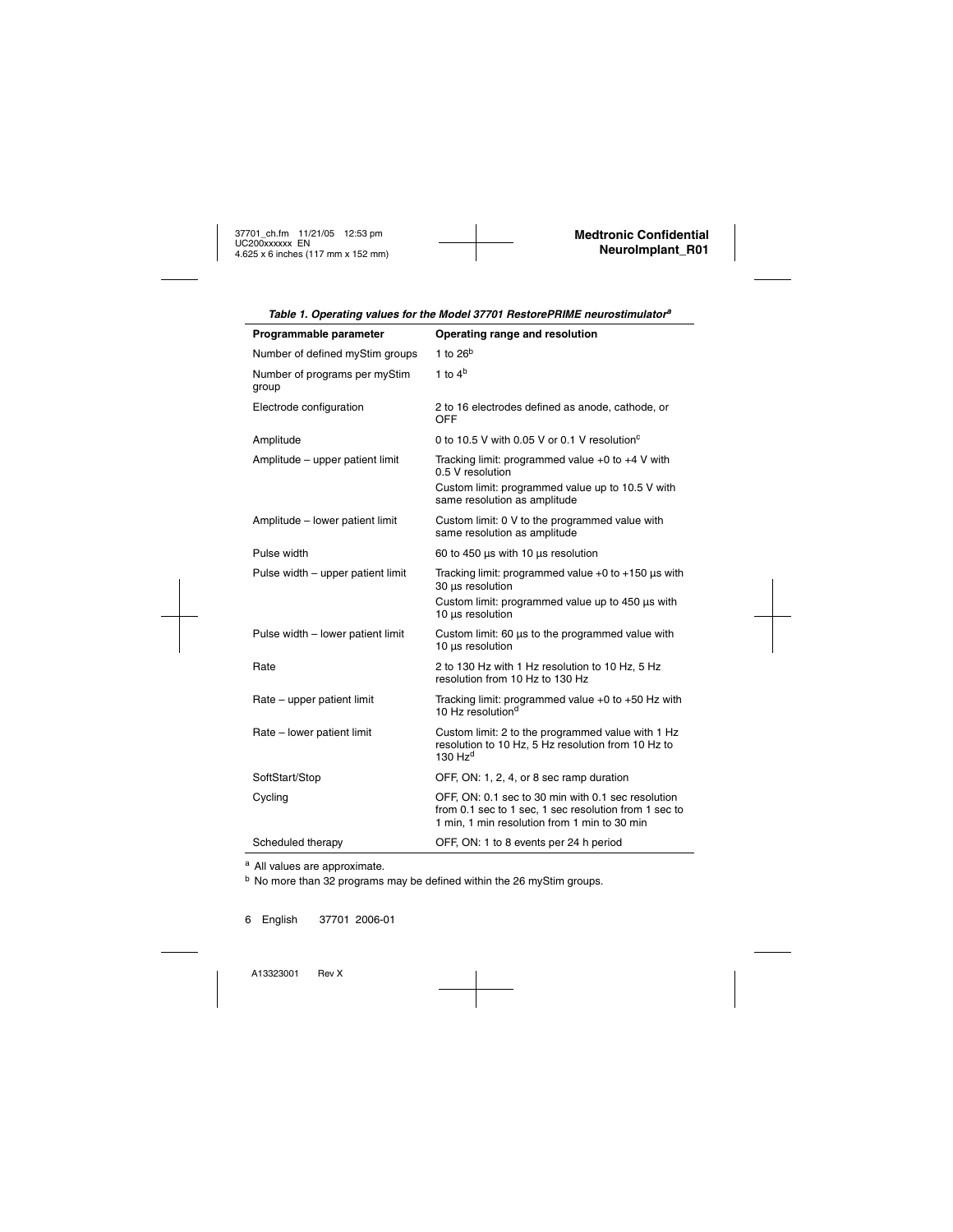- <sup>c</sup> Only 100 mV resolution possible from 10.0 V to 10.5 V amplitude.
- $<sup>d</sup>$  The rate is limited to 85 Hz when three programs are active in a group and to 65 Hz when</sup> four programs are active in a group.

| <b>Description</b>                  | Value                                        |
|-------------------------------------|----------------------------------------------|
| <b>Connector Type</b>               | Octapolar, in-line 2.8 mm (0.110") spacing   |
| Height                              | 65 mm (2.6 in)                               |
| Length                              | 49.0 mm (1.9 in)                             |
| <b>Thickness</b>                    |                                              |
| case                                | 15.0 mm (0.6 in)                             |
| connector block                     | 15.0 mm (0.6 in)                             |
| Weight                              | 67 g (2.4 oz)                                |
| Volume                              | $39 \text{ cm}^3$                            |
| Power source                        | 6.3 Amp hours, 3.2 V HCSVO <sup>c</sup> cell |
| Storage temperature                 | -18° to +52°C (0° to +126°F)                 |
| Serial Number <sup>b</sup> :        |                                              |
| Radiopaque Identification (ID) code | <b>NKD</b>                                   |

*Table 2. Physical characteristics of the Model 37701 RestorePRIME neurostimulator.a*

<sup>a</sup> All measurements are approximate.

 $<sup>b</sup>$  The serial number is the radiopaque ID code followed by a number. The clinician programmer</sup> displays the entire serial number beginning with the radiopaque ID code.

<sup>c</sup> Hybrid combined silver vanadium oxide.

| Component       | <b>Material</b>                                                | <b>Material contacts</b><br>human tissue |
|-----------------|----------------------------------------------------------------|------------------------------------------|
| Neurostimulator |                                                                |                                          |
| Case            | Titanium                                                       | Yes                                      |
| Connector block | Polyurethane, silicone<br>rubber, silicone medical<br>adhesive | Yes                                      |
| Grommets, seals | Silicone rubber                                                | Yes                                      |
| Setscrews       | Titanium alloy                                                 | Yes                                      |
| Adhesive        | Silicone medical adhesive                                      | Yes                                      |
| Torque wrench   |                                                                |                                          |
| Handle          | Ultem                                                          | Yes                                      |
| Shaft           | Stainless steel                                                | Yes                                      |

*Table 3. Material of components in the Model 37701 RestorePRIME package.*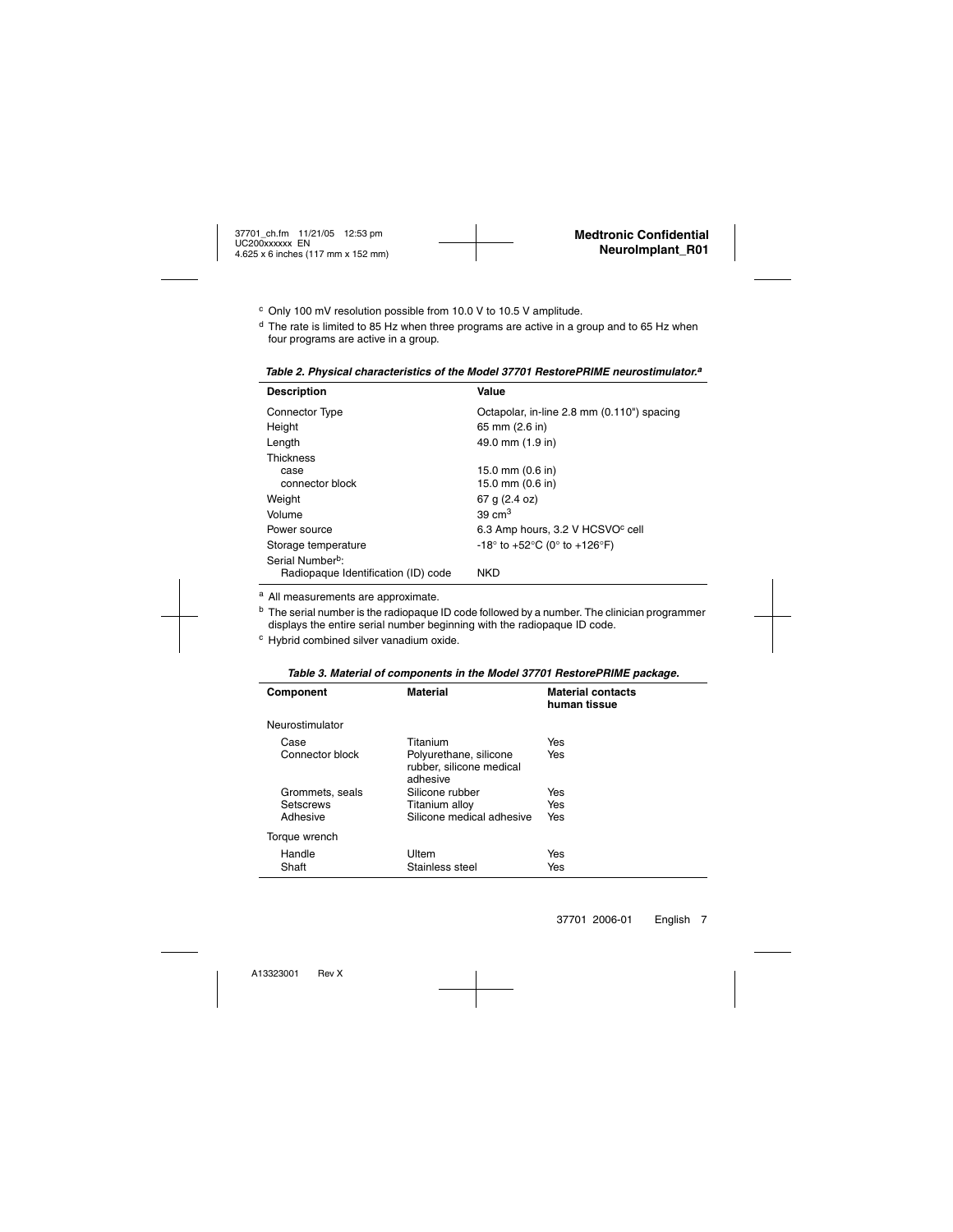## <span id="page-9-0"></span>**Instructions for use**

Implanting physicians should be experienced in epidural-access procedures and should be thoroughly familiar with all product labeling.



- When using sharp instruments near the neurostimulator, be extremely careful to avoid nicking or damaging the case, the insulation, or the connector block. Damaging the neurostimulator may require surgical replacement.
- Do not use saline or other ionic fluids at connections, which could result in a short circuit.

#### <span id="page-9-1"></span>**Verifying neurostimulator operation**

Before opening the sterile neurostimulator package, verify that the neurostimulator is operable by using the clinician programmer to interrogate the neurostimulator and read the neurostimulator battery service life. (Refer to the software manual for instructions on how to read the battery service life.)



**Caution:** Do not implant a neurostimulator if it was dropped onto a hard surface from a height of 30 cm (12") or more, because the neurostimulator may be damaged and fail to operate properly.

**Note:** The neurostimulator pocket may be flushed with an antibiotic solution; do not submerge the neurostimulator in fluid.

#### <span id="page-9-2"></span>**Connecting the extension or lead to the neurostimulator**

**Caution:** Before connecting components, wipe off any body fluids and dry all connections. Fluids in the connection may result in stimulation at the connection site, intermittent stimulation, or loss of stimulation.

- **1.** Wipe the extension or lead connector pins with sterile gauze. If necessary, use sterile (United States Pharmacopeia [USP]) water or a nonionic antibiotic solution.
- **2.** Make sure the connector block receptacles are dry and clean.
- **3.** Insert the appropriate extension or lead connector pins into the appropriate neurostimulator socket until they are seated fully within the connector block ([Figure 1](#page-10-0)). **Notes:**
	- During insertion, some resistance is typical.
	- To retract the setscrews, insert the torque wrench into the self-sealing grommet and rotate the setscrews counterclockwise; however, do not remove the setscrews from the connector block.

**Caution:** Do not insert the extension or lead connector into the connector block if the setscrews are not sufficiently retracted. Unretracted setscrews may damage the extension or lead and prevent the extension or lead from fully seating into the connector block.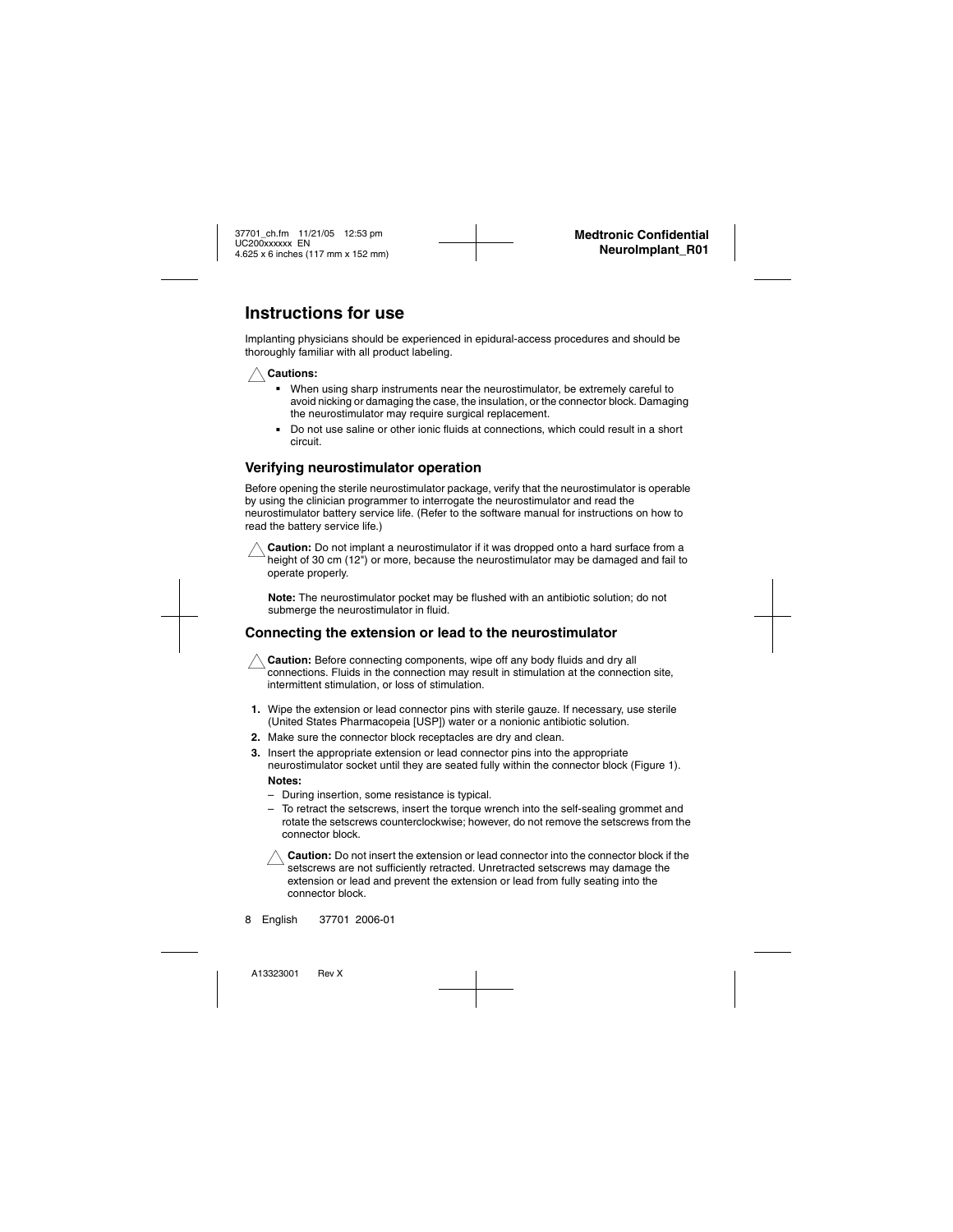

<span id="page-10-0"></span>*Figure 1.* Insert the extension or lead connector pins fully into the neurostimulator. **Note:** Insert a connector plug (from an accessory kit) into unused neurostimulator socket.

**4.** For each extension, lead, or plug, fully insert the torque wrench (packaged with the neurostimulation system) into each self-sealing grommet of the connector block and tighten each setscrew ([Figure 2\)](#page-11-1).

**Cautions:**<br>**Be su** 

- Be sure the torque wrench is fully inserted into the self-sealing grommet. If the torque wrench is not fully inserted, the setscrew may be damaged, resulting in intermittent or loss of stimulation.
- Before tightening setscrews, ensure that the extension or lead connector pins are inserted into the connector block to prevent damaging the connector block.
- Verify that each leaf of the self-sealing grommet is closed after the torque wrench is withdrawn. If fluid leaks through a grommet seal that is not fully closed, the patient may experience shocking, burning, or irritation at the neurostimulator implant location, intermittent stimulation, or loss of stimulation.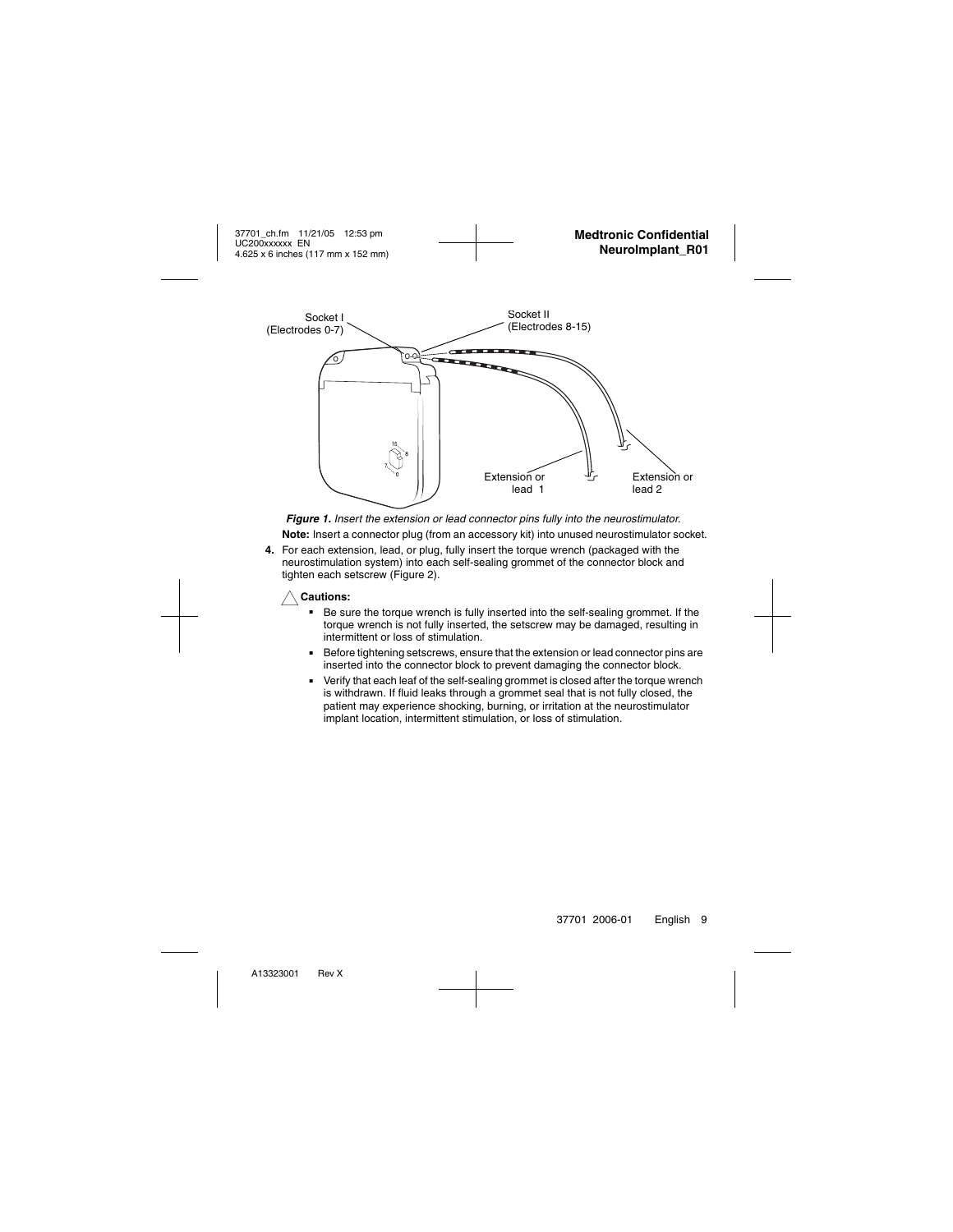

*Figure 2.* Tightening the setscrews in the self-sealing grommet.

### <span id="page-11-1"></span><span id="page-11-0"></span>**Implanting the neurostimulator**

**1.** Place the neurostimulator into the subcutaneous pocket with the Medtronic logo facing outward, away from muscle tissue, and ensure that the extension or lead is not bent sharply.



- Ensure that the neurostimulator is placed no deeper than 4 cm (1.5 in) below the skin and is parallel to the skin. If the neurostimulator is too deep or is not parallel to the skin, telemetry may be unsuccessful.
- Do not coil excess extensions or leads in front of the neurostimulator. Wrap excess extensions or leads around the perimeter ([Figure 3](#page-11-2)) or behind the neurostimulator to help minimize potential damage during neurostimulator replacement surgery, help minimize potential kinking of the extension/lead, and minimize interference with telemetry.



*Figure 3.* Wrap excess extensions or leads around the perimeter (or behind) the neurostimulator.

<span id="page-11-2"></span>**2.** Use the suture holes in the connector block to secure the neurostimulator to the muscle fascia with nonabsorbable silk.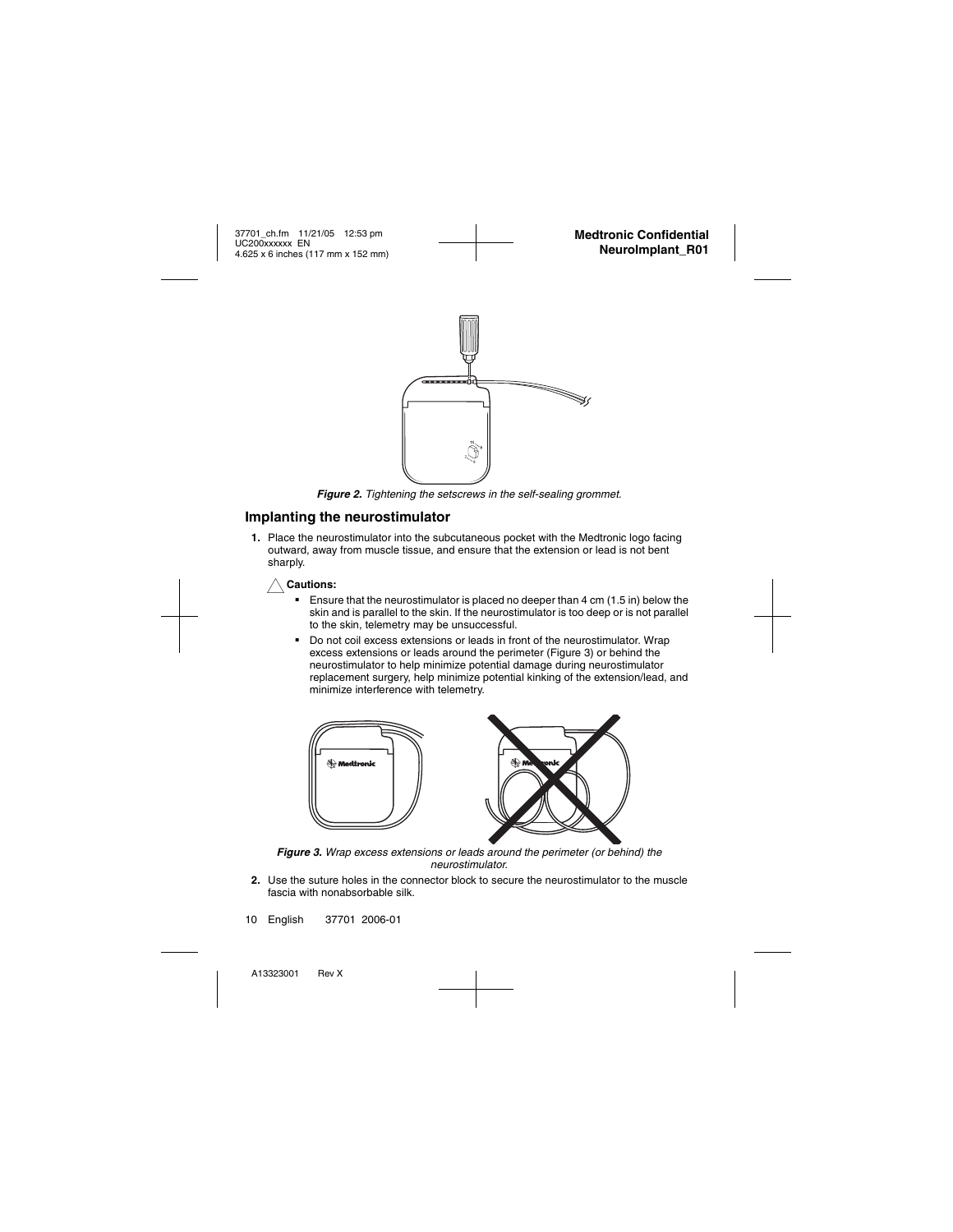#### <span id="page-12-0"></span>**Checking system integrity**

**1.** To ensure that you have properly connected each extension or lead to the neurostimulator, use the clinician programmer to confirm the integrity of the connected system.



**Caution:** To use the nonsterile clinician programmer in a sterile field, place a sterile barrier between the patient and the programming head to prevent infection. Do not sterilize any part of the clinician programmer. Sterilization may damage the programmer.

**Note:** The neurostimulator should be in the pocket during system interrogation for integrity to ensure proper readings.

If the system integrity test results are not acceptable, refer to ["Connecting the extension](#page-9-2)  [or lead to the neurostimulator" on page 8](#page-9-2).

- **2.** Program the basic stimulation parameters and check the battery status; if applicable, check the electrode impedances to rule out a short or open circuit.
- **3.** Complete the stimulation assessment form.

#### <span id="page-12-1"></span>**Completing the implant procedure**

- **1.** Close and dress all incisions.
- **2.** Ensure that a patient control device is given to the patient.
- **3.** Complete the device tracking and patient registration paperwork and return the documents to Medtronic.